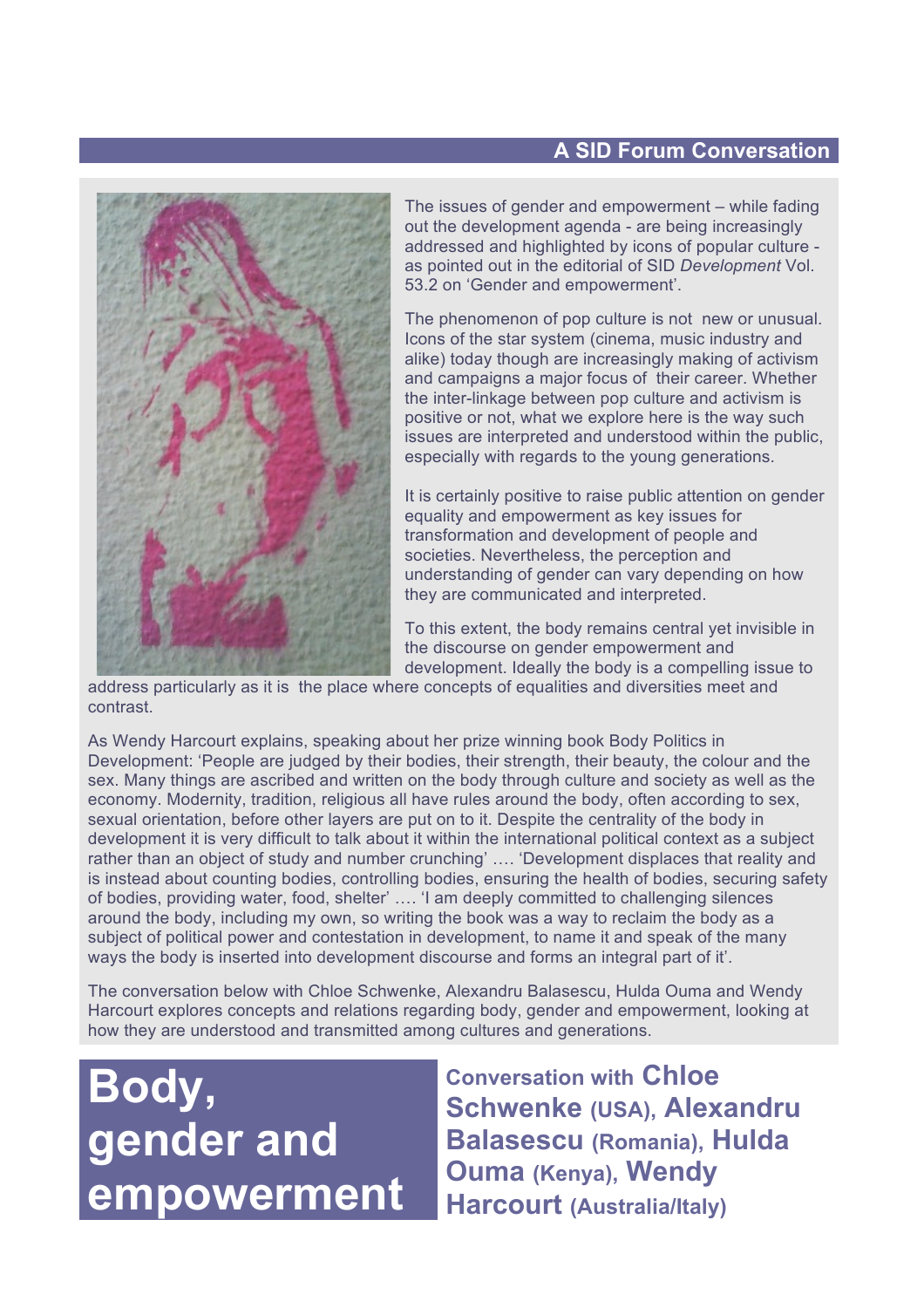Q1: The culture of the beauty, the body and sexuality are increasingly emphasized by pop culture (ex. icons such as Lady Gaga). How do such new myths contribute to gender empowerment and how much of it has to do with the sex industry and the commercialization of sexuality? How does this contribute to people finding, accepting and empowering their sexual and cultural identities?

Chloe: The question that first emerges in my mind is "empowerment to do what?" Which of the many forms of power are we discussing? Nearly all of the pop culture images are aimed at sexuality and eroticism, which are undoubtedly highly visible powerful forces within the more developed capitalist economies. Viewing the body through the lens of sexuality may even open a path towards that elusive goal of having our own sexual identity accepted and celebrated through intimacy – at whatever level that intimacy manifests itself. Empowering one's sexual identity is fulfilling to the extent that this "identity" is an authentic expression of a person, not just a well crafted but ultimately superficial projection of persona. Finding an authentic home within one's body, and the sexuality that we express by means of that body, may not align at all well with the pop images of what constitutes "sexy", "alluring" or "provocative." Pop culture's limited menu of such a narrow range of desirable stereotypes of sexual or erotic power and allure mean that most of us - finding ourselves far removed from those stereotypes or sharing only one or two attributes of them - are likely to feel

significantly disempowered. Even if we do fit the stereotypes - i.e. very thin, over the age of 16 and under the age of 28, and whatever else fleeting fashion dictates we are still talking about projections, not authentic expressions of a very important aspect of our authentic selves. The myths are powerful; if we don't catch ourselves, we'll walk away feeling disempowered, and not sexy enough (there is of course someone eager to sell you something to "correct" that "deficiency"). By offering a narrow set of largely unattainable stereotypes, and cajoling us (subliminally) to ignore any unrehearsed but authentic expression of sexuality through feeling whole and at peace in our gender identity, we are diminished and not empowered in our concepts of sexuality and eroticism. Isolating sexuality, and making it something that is practiced, applied, or purchased, leaves us with a small palette to paint with; the human expression of femininity, masculinity, or androgyny is almost infinite in its nuances and sensibilities. As a transsexual woman, people occasionally ask what it feels like to now have more direct access to expressing my own "feminine power" or, if they are of an older generation, they'll say my "feminine charm". What they seem to be referring to are attributes of the highly sexualized stereotypes of women common to our commercial culture, and when I respond by saying that among the most "feminine" experiences for me is the simple act of just walking down a sidewalk on a beautiful day, feeling wholly and wonderfully female, they are left puzzled or dissatisfied! I'm sure Lady Gaga has similar moments of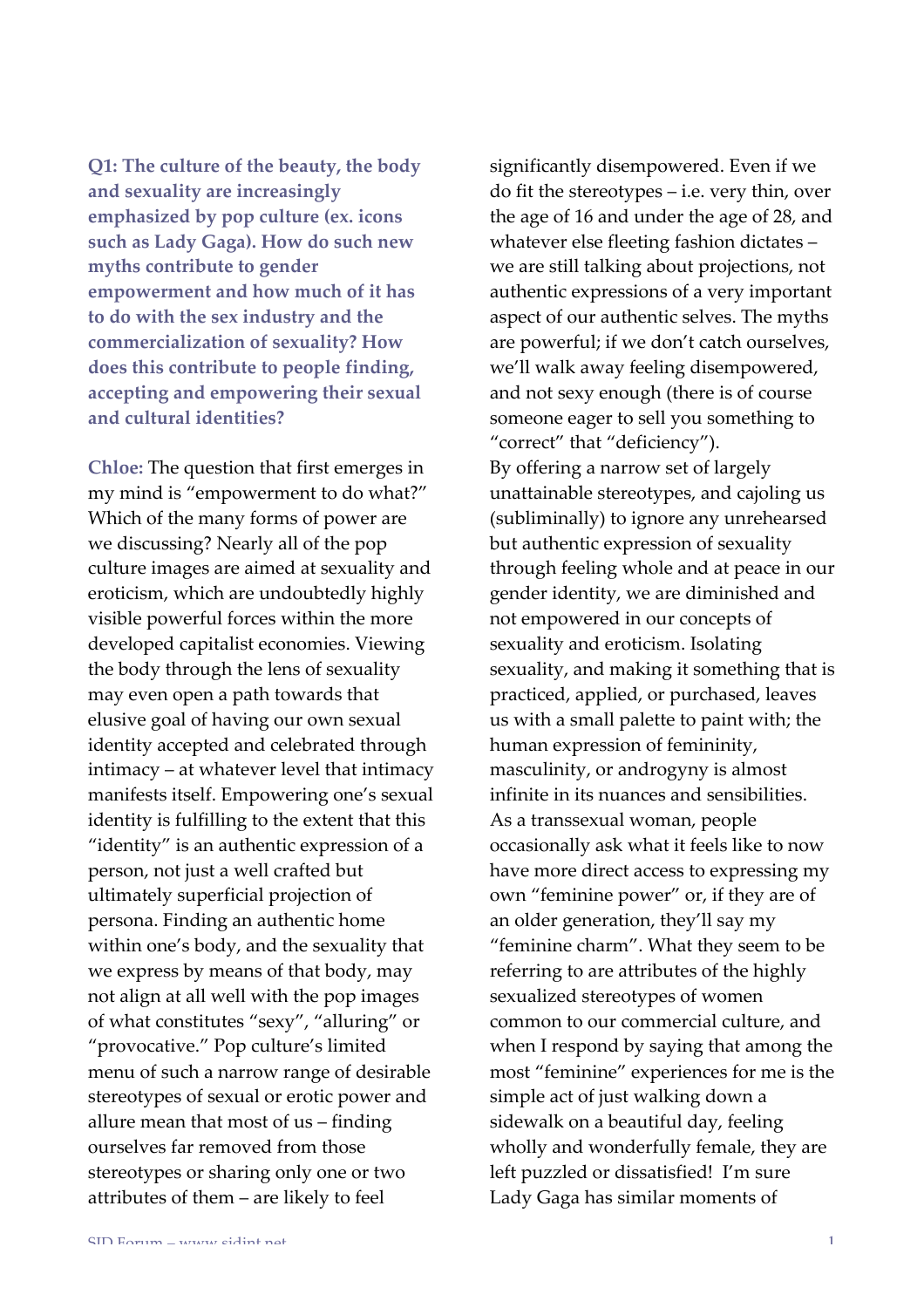unrehearsed feminine authenticity, but these forms of empowerment as "women" and as diverse, complicated human beings enjoying simple, perhaps transcendent, moments don't sell many products.

Alexandru: First let me say that I enjoy pop-culture and I find examples from it useful for illustrating social and cultural dynamics on global and local scale. I think a sincere answer to your question is that these myths do both: they empower and they commodify sex and bodies, and a lot of it depends on where the narratives they propose are decoded. In other words, it is maybe less about how narrative travels and more about how they arrive at a destination. What I find fascinating and double edged is the way in which pop-culture is locally produced (and let me underline that all pop-culture is locally produced, be it in New York or Kuala-Lumpur) and simultaneously ends up creating norms of sexual and bodily expression on a global scale. This may be empowering – that is giving the means/instruments to engage with hegemonic discourses of domination (usually of patriarchal, hetero-normative order) – and disabling/objectifying. Surgical operations to become "less ethnically marked" are well known all over the world, and they target different body parts that are not deemed universally shaped as those of a New Yorker profile – eyelids surgery for Asian-Americans in California or "nose jobs" in Middle East are just two examples.

At the same time and with a different take, the pressure to publicly display one's sexual preferences and practices may sometimes go against the grain of the society in which one lives and paradoxically prevents the person from continuing to enjoy those very practices. Between the principle of pleasure and the desire to change sometimes the choice is not that easy. And I think there is a danger of displacing one dominant discourse with another that may be equally power laden – for example the one of identities.

This is why probably pop-culture messages are not always as easily integrated, adopted or adapted. Two months ago I entered I night club on two levels in Veliko Tarnovo – a Bulgarian mountain resort. At the first level none other than Lady Gaga was singing from the plasma screen, filling up the room with her liberating messages. There were only 3 people in that 300+ square meters area. The underground level however, was packed with men and women dancing to the local beat which combines oriental music with folklore – what is called "manele", music with a machismo, patriarchal dominance in both lyrics and dancing styles.

**Hulda:** I guess it depends on how one defines empowerment - whether it is about appropriating the meaning of sexuality and re-claiming the discourse about body imaging- or whether it is about some women taking control of marketing/objectification of sexuality and the female body. I remember during the hey days of the Spice Girls, how they were touted (by the media) as representing 'girl power'. Did they contribute to women's empowerment...? I think the answer depends on what we mean. I don't think it's wrong to celebrate beauty, the body and sexuality in themselves, but I guess the problem for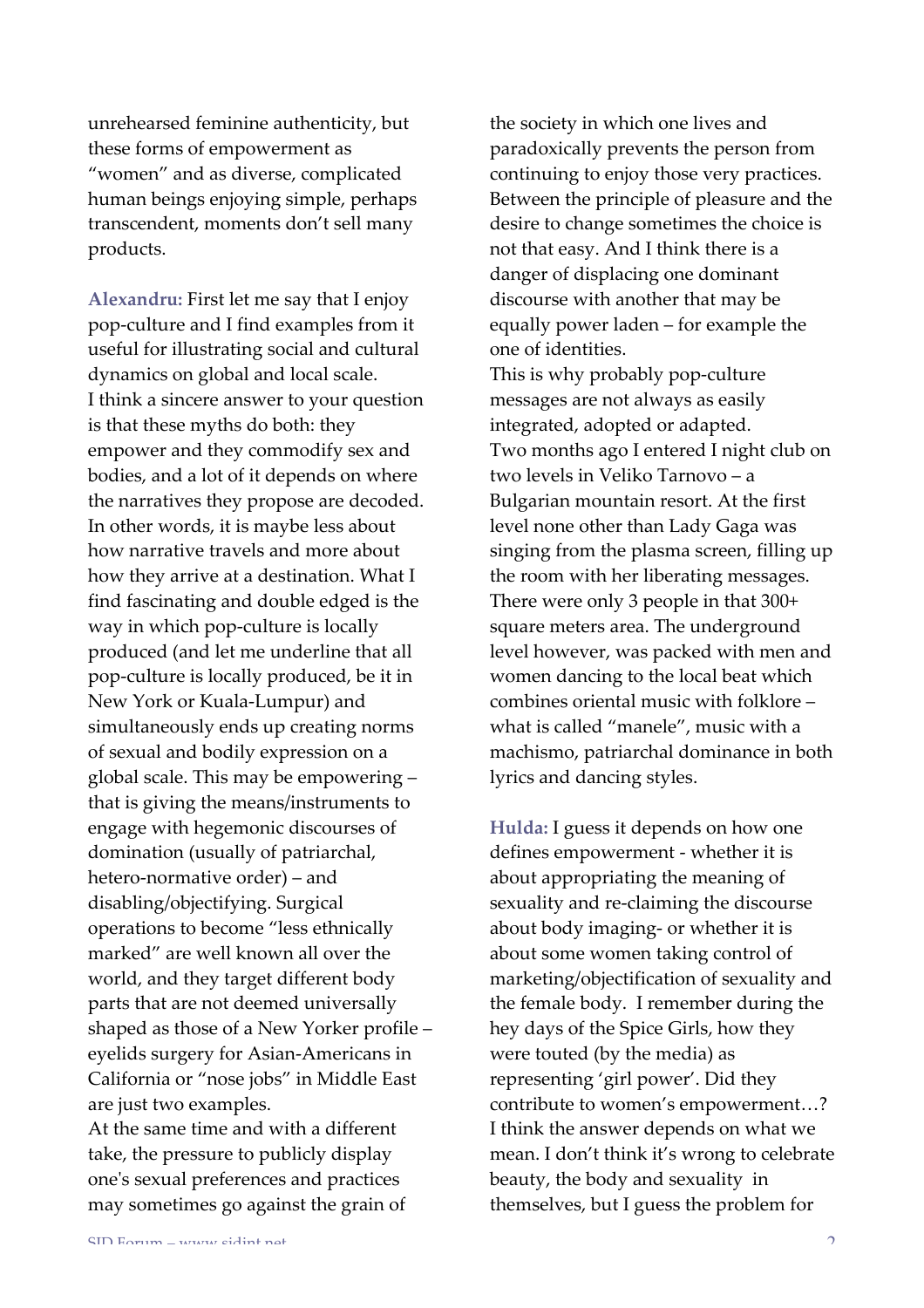us is that we only celebrate a particular kind of 'beauty' and 'body'. Beyond the narrow definitions celebrated by the media and pop culture, many have been made to feel less than adequate/unable to measure up and that in itself is disempowering. I don't think mainstream pop culture has been very accommodative of diverse understandings of these issues and therefore particularly empowering for the majority of women and girls. I also don't think that even with this knowledge in mind, that much has been offered in the way of alternatives to how we perceive ourselves and allow others to perceive us - even within those working on these issues.

**Wendy:** It is not so much what popular commercial cultures contribute to empowerment but what they reflect of how modernity is understanding gender roles. I am very conscious as a mother of two teenage daughters that popular culture is important in how you see your feminine identity and expression of self and sexuality. It seems positive that they have so many varieties of iconic images of women entertainers transgressing norms as well as conforming to the stereotypes. They have a choice in gender role models. On the other hand these are very westernized even if coming from non European sources, there is a universalizing stamp of gender and sexual expression that has a recognizable stamp of Hollywood (or at most Bollywood).

**Q2:** As long as the voice of pop stars is the only one, if you think of your **children'and/or'of'your'nephew's'** generations, how do you think they **understand'concepts'of'gender'and'** empowerment and what space still **remains'for'intergenerational'dialogue?**

**Chloe:** If you are after a general observation, I'm not a good one to ask that question of! Just like that parent, the children of a transgender parent have no option but to reflect extensively on concepts of gender – identity, expression, variance, and significance. In my family, my wife and our two children are deeply empowered in a rather remarkable intergenerational dialogue, based on the transition journey that we all have shared and continue to share – they have found that while their parent's outward expression of gender has changed, the inner persona and identity remains largely the same. Through openness, love, and the support of friends and family, we all have moved on to a new standard of "natural" for our family, and we often discuss (sometimes with a healthy dose of humour) what it means to be ourselves, and how those selves might find expression in masculinity, femininity, or somewhere nestled in between. We also can't help but consider, across generations, how society deals quite differently with those gender identities. Transgender people are motivated by the urgent, irrepressible need to be authentic, and that's a pretty good place to nurture children as they begin framing their own gender concepts and finding their own gender based sense of empowerment.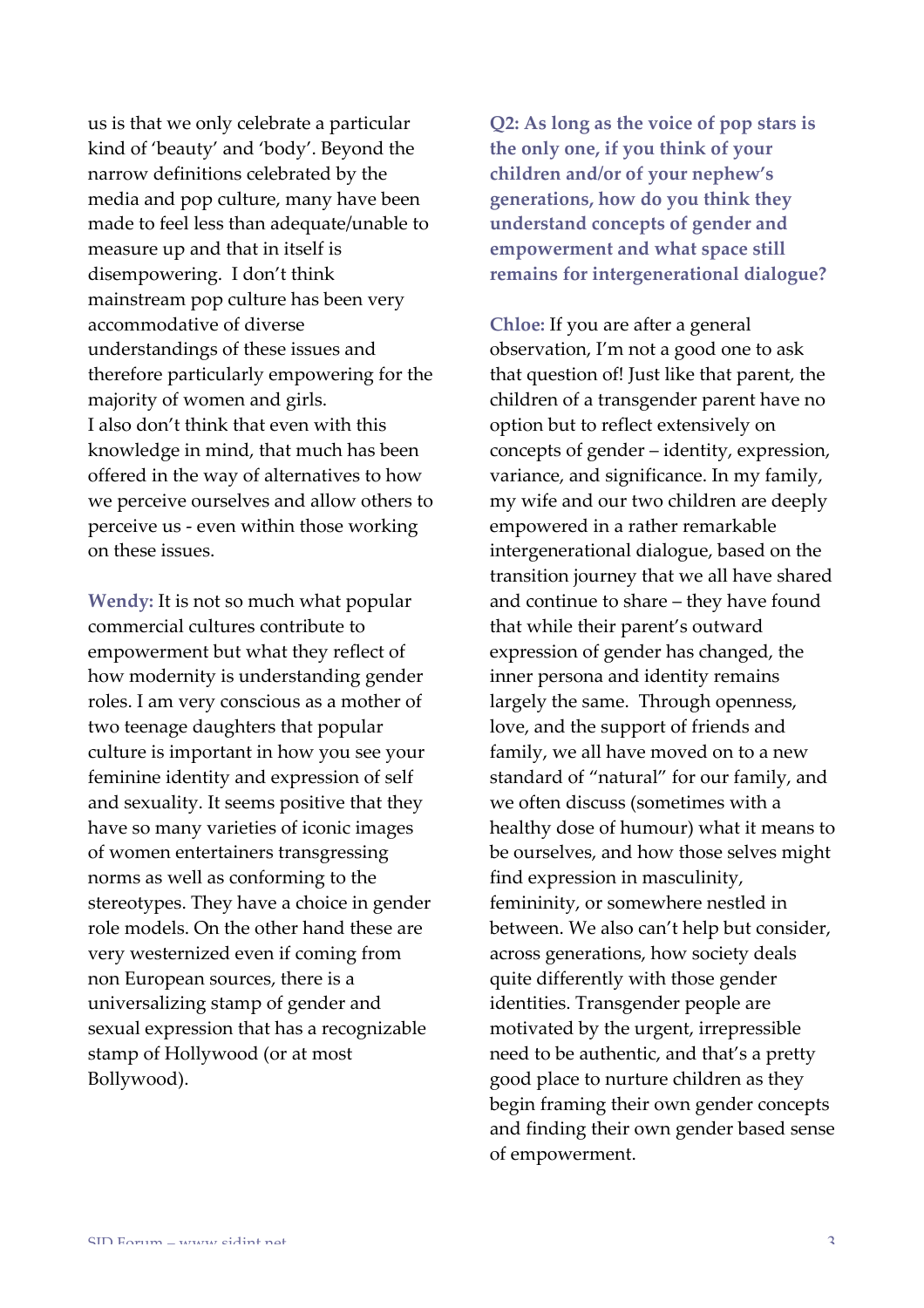**Alexandru:** I think that before having contact with pop-culture, children grow up in the structural environment of their  $parents/guardians. By the time they$ engage with pop-culture they already have something or somebody to fight against (or alongside with, in the better case scenarios). Perception of starproducts can confirm, challenge or deconstruct the notions of gender the children grew up with. I think today's environment could be best described as one of competing identities that sometimes overlap, sometimes oppose each other, and young people are really able to navigate in the intersection of these structures. Intergenerational dialogue has never been easy, but it may be true that it was more normative than let us say 80 years ago. I think today, more than ever, one can find parents and their children rally to similar causes, as they are freed from traditional norms, more able to share experiences of both a political and pleasurable kind. Societies in which patriarchal traditional values are stronger or more manifest tend to have less intergenerational dialogue. In Romania for example I realized that one of the big problems for young people today is hiding their sexuality from their parents, because in fact the parents do not have the tools to enable them a dialogue on this theme. Although Lady Gaga is all over the place (including in advertising for mobile phones), "shame" is the feeling that best describes the approach to sexuality and the impossibility of verbalising the experiences, even among peers. The patriarchal tradition with religious undertones had in fact never been challenged in the modern history of Romania (and I dare say in lot of Eastern Europe). The Middle East seems different

in the sense that there is a dialogue and verbalising between parents and children of the same sex on themes of sexuality, but the public display of it is limited to strict norms.

**Hulda:** I wonder if they even think in those terms nowadays because it appears to be an issue that is defined by where you are located in society: by economic, social, political, religious, racial, tribal identities, one's sexuality, age, education, all of which confer upon different peoples differing challenges, privileges and opportunities, and whether, either consciously or unconsciously, these concepts mean anything to an individual. For some, these are non-issues, whereas for others, they define (consciously or unconsciously) how you interact with society, what you get from it, your ability to live to your life to your fullest potential.

On the issue of pop stars....I don't think they can be described as the *only* voice that younger generations listen to. I think we are fairly good at compartmentalising our lives - depending upon whom we are engaging with at a given time - be it our elders, our contemporaries, and whether in a traditional or non-traditional context (rural, urban, the occasion etc.). There is no doubt that pop-stars do influence younger generations (pop culture generally), but other actors can moderate such influences e.g. one's immediate or extended family, one's religious, traditional or other beliefs. I think there is still significant room for intergenerational dialogues although the term 'dialogue' may in the context in which I live, suggest more 'an exchange'. The intergenerational interaction is very strong as a function of the fact that,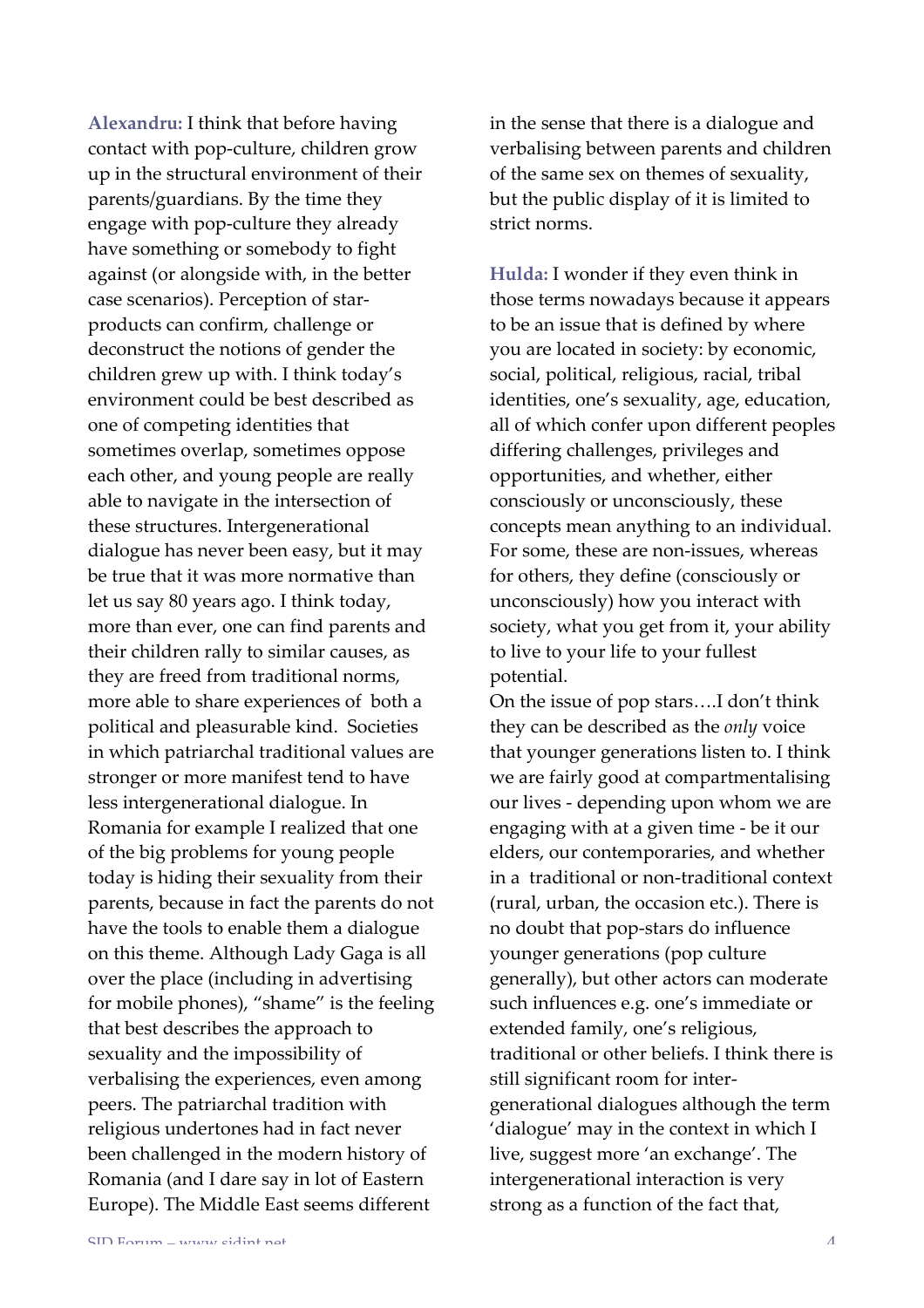though communities are not as close-knit as they once were, maintaining close links with one's larger community is still very important to this society. As such young and old still interact quite significantly (youngsters also vacillate between the traditional and the contemporary) and therefore there is room for the older group to influence the perceptions of the different sexes about what their roles are in society and responsibilities.

**Wendy:** I really do not think popular culture, is the only culture of young people. Again thinking of my daughters, there is so much making of cultures by young people, using free computer technologies, images, sound, song. They create as much as they listen, shaping their own sense of identity, body and self. And I see this making of cultures in other places (not just in Italy where I live), there is a mixing of old and new traditions and cultures. It is very exciting to see the flow of ideas among generations, the new found respect, for example, of health and wellbeing in food and of course in dress. I feel global communications offer huge possibilities for intergenerational exchange about diverse forms of knowledge, whether spiritual, political or economic.

**Q3:** The way gender equality is recognized (by institutions) or claimed (by movements) seems to build on the concept itself of gender diversity, suggesting the affirmation 'of the self' as opposite to or different from 'the other'. How can values of comprehension, dialogue, co-habitation, solidarity be reconciled and serve as the basis for gender equality in a society

## **that'is'more individualistic'and' consumerist?**

**Chloe:** I think Julia Serano has it right when she advocates, in her articulate and well-informed way in her book Whipping Girl, for reframing societal values around gender under the "diversity" banner, and not in oppositional terms. No one wins when being feminine is seen as an attack on masculinity (or vice versa), or when a person's sex as assigned at birth entails a stringent societal prohibition from expressing any degree of the "other" gender.

Solidarity and dialogue start with a fundamental commitment to a mutual respect of basic human dignity no matter how that is "packaged". I want people to see me as a human being first, and a woman second, and  $-$  only if there is a compelling reason to do  $so$  – then as a transsexual woman. Viewing the other as a means to your own personal success and enrichment, i.e. as instrumental to your agenda may be good for your bank balance and for sales of consumer products, but treating human beings as "things" to be manipulated diminishes any prospect for solidarity. What unites us as human beings is significantly more profound than what distinguishes us at the level of gender identity and expression; we need to embrace that fundamental commonality before any real dialogue about gender equality makes sense.

Alexandru: I think the most dangerous trap to be avoided is that of ghettoization. It is true that consumerist logic is based on the creation of diverse market niches and this is reflected in various ways, including gender and sexuality. At the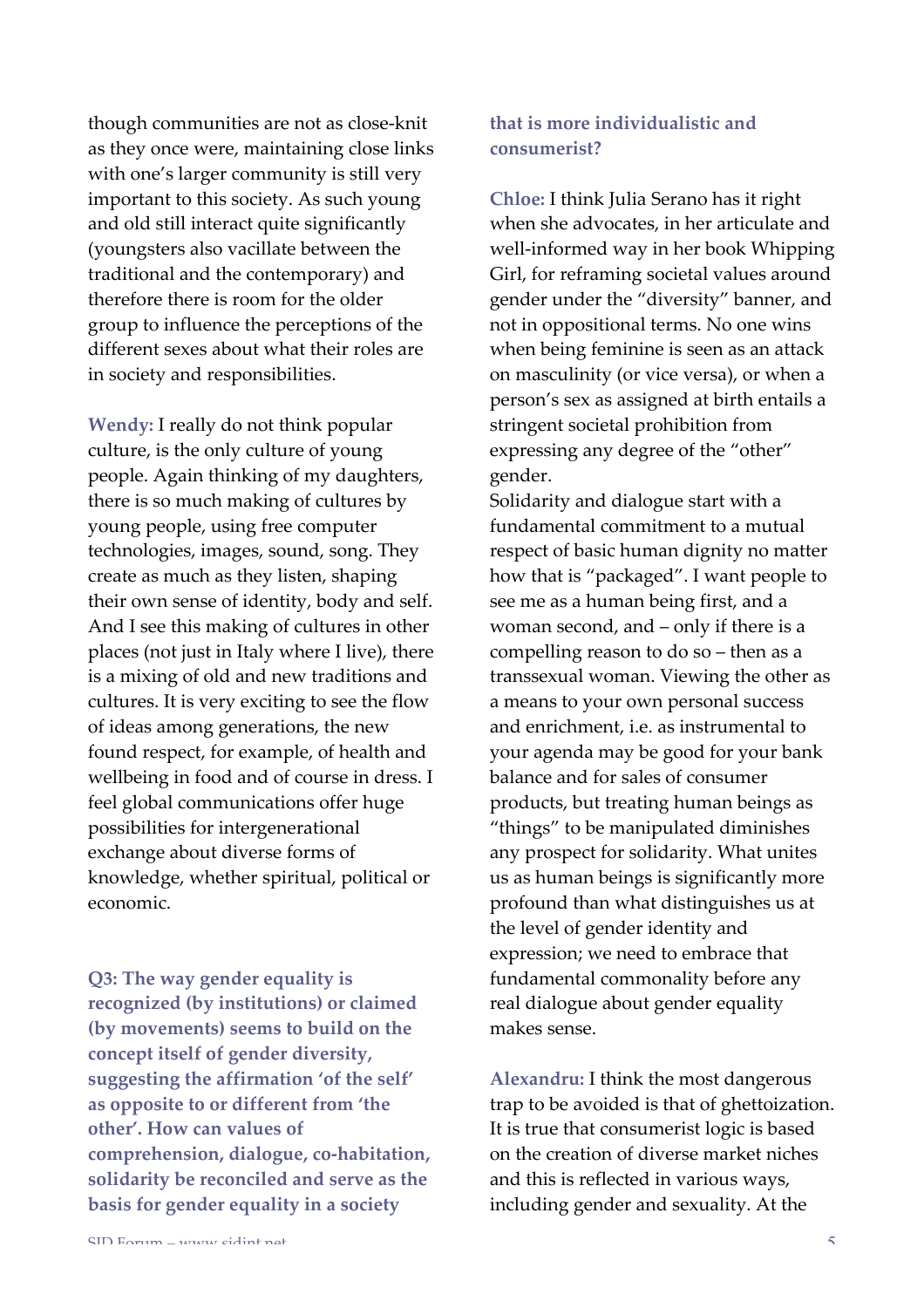same time unisex tendencies are also an expression brought about by consumer practices, with, in my opinion, influence how we perceive gender and equality. Building a tolerant public sphere is a daily challenge, and for good or bad consumerism has a defining role in it. I think constructing oneself as different from the other is good as long as the bridges of communication are kept and the role of "the other" is acknowledged as integrated as part of the self, which at its turn may be constantly questioned, deconstructed and reconstructed. The danger is the fixation of the self in rigid identities that become in-different of the other. Identities affirmed on exclusivist basis threaten to become the new fundamentalism. As a mostly heterosexual man working on fashion and the body during my PhD thesis I felt not only once questioned if not excluded from conversations because I did not fit the stereotype (I was supposed to be gay, and at times it was almost imperative).

Hulda: I am not sure I agree with this statement- I do not think the concept of 'gender equality' (as it is adopted by institutions, I am not sure of movements) really does take into account gender diversity... Sometimes they give lipservice to it, but more often than not, it is assumed it means the same thing to different women and girls. Where disagreements have arisen, they haven't really been resolved in a manner that suggests the ability to accommodate diversity.

Re your question, perhaps, it begins with us being honest with ourselves-about the differences in our points of departure when talking about 'gender equality'and therefore the corresponding

differences between the agendas of those who broadly describe themselves as working towards the goal of 'gender equality'. How have each one of us appropriated this goal of 'gender equality', what does it imply for us? What are our points of commonality and departure respectively? How can we work together, our differences notwithstanding? In Kenya we are trying to do that. Borrowing from the Tanzania Gender Festival which has been running in Tanzania quite successfully for some time, and which seeks to bring together all those working on issues of gender equality, and other related issues, to dialogue, network and learn. Following Kenya's disputed general election in 2007, some women's and human rights organizations came together with the idea of holding Kenya's first Gender Festival as a way of bringing together actors working on these issues, to dialogue, to heal, and to re-build the women's movement. The first festival which was held in July 2009, was made possible by the coordinated efforts of the organisations that agreed to come together and commit their human, technical and financial resources to this joint initiative. The process tried to bring together a diversity of actors, working at different levels on these issues; and others, who may not be familiar with these issues, but who are open to learning about them.

SID Regional Office was involved in this process and SID is also part of the steering committee for this year's Gender Festival which is taking place during the 16 Days of Activism. It is a learning process for all of us and there are challenges which arise in the process, but we hope such initiatives will enable us to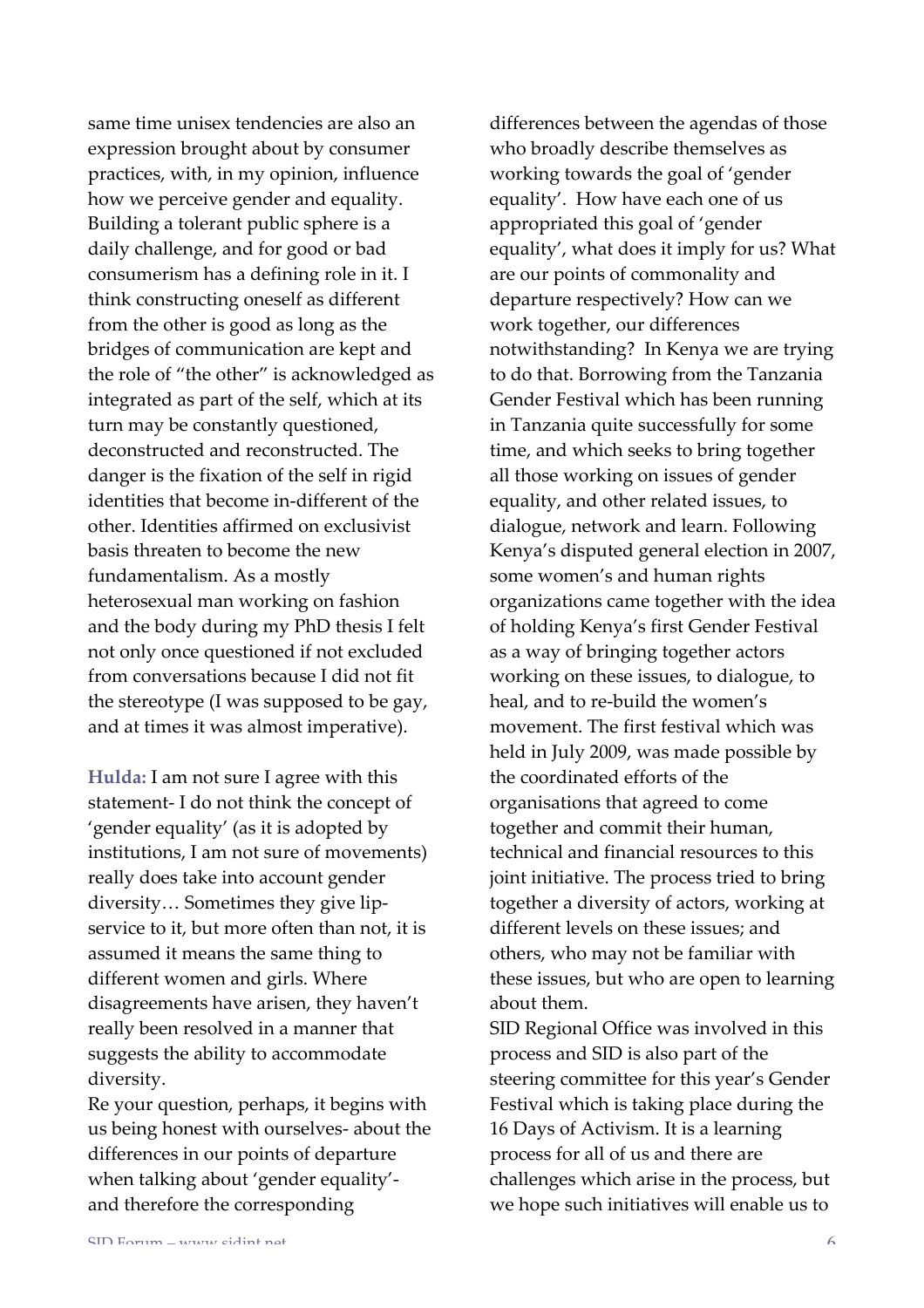learn from each other, to develop new relationships, to learn to better accommodate differences between ourselves, and to become a cohesive force within Kenya and beyond.

**Wendy:** The huge challenge of speaking about gender equality remains how to include masculinities, men and trans gender and so that gender equality is not continually reduced to women and femininity. I know that using the term feminism immediately puts off many people, who think it is only about women. But for me feminism is about justice and rights for all people. It is not about man hating about celebrating difference and pleasure as well as ending gender based violence, sexism and intolerance of others which includes all those who are abused whether women, men, girls or boys or 'in-between' sexes.

**Q4: As someone working on body and** or gender and development, how do you think we should cope with the double **challenge'of'defending'the'body'and'** sexuality from patriarchal powers, reactionary cultures and at the same time from the sex industry and **banalization** of values?

**Chloe:** I don't think we cope very well with that double challenge, except that we are pretty good at caring for each other in the midst of our efforts to cope. We continue to labour under definitions of femininity and masculinity imposed on us by the patriarchy, instead of finding, claiming and celebrating gender in our own terms (which includes also wading into the confusing domains of androgynity). I'd like us all to be more

assertive in expressing our common human morality – the great cosmopolitan set of principles that is slowly but steadily gathering momentum around the globe. We ought to be much more assertive, insisting that those who routinely diminish or disempower others on the basis of sex or gender (or, in my case, gender variance) must be held to account in their assumption that such a status quo is acceptable. We do ourselves and humanity a disservice by reacting to their provocations as if it were feminists – and anyone committed to universal principles of human dignity – who have the less defensible argument. Any effective approach to coping with the challenge of the sex industry (which arguably extends from commercial exploitation of sex and gender in advertising all the way down to the seamy world of trafficking and prostitution) needs to begin by offering genuine opportunities for societal acceptance and economic survival – at a truly human level – to all who engage in sex work (at any level) out of economic necessity. That goes back to changing a basic attitude among all people – that no person should ever be treated as an object of someone else's gratification. Taking a strong moral stand may seem quaint or ineffectual to those scarred by dealing in the world defined as competing powers and interests, but I don't think there is any other place to begin. Asserting the moral principle of basic human dignity has universal appeal, but we sorely need leaders (at every level) to back that assertion up with conviction and action.

Alexandru: This is complicated. It reminds me of the reaction of a friend who was born and lived in Teheran until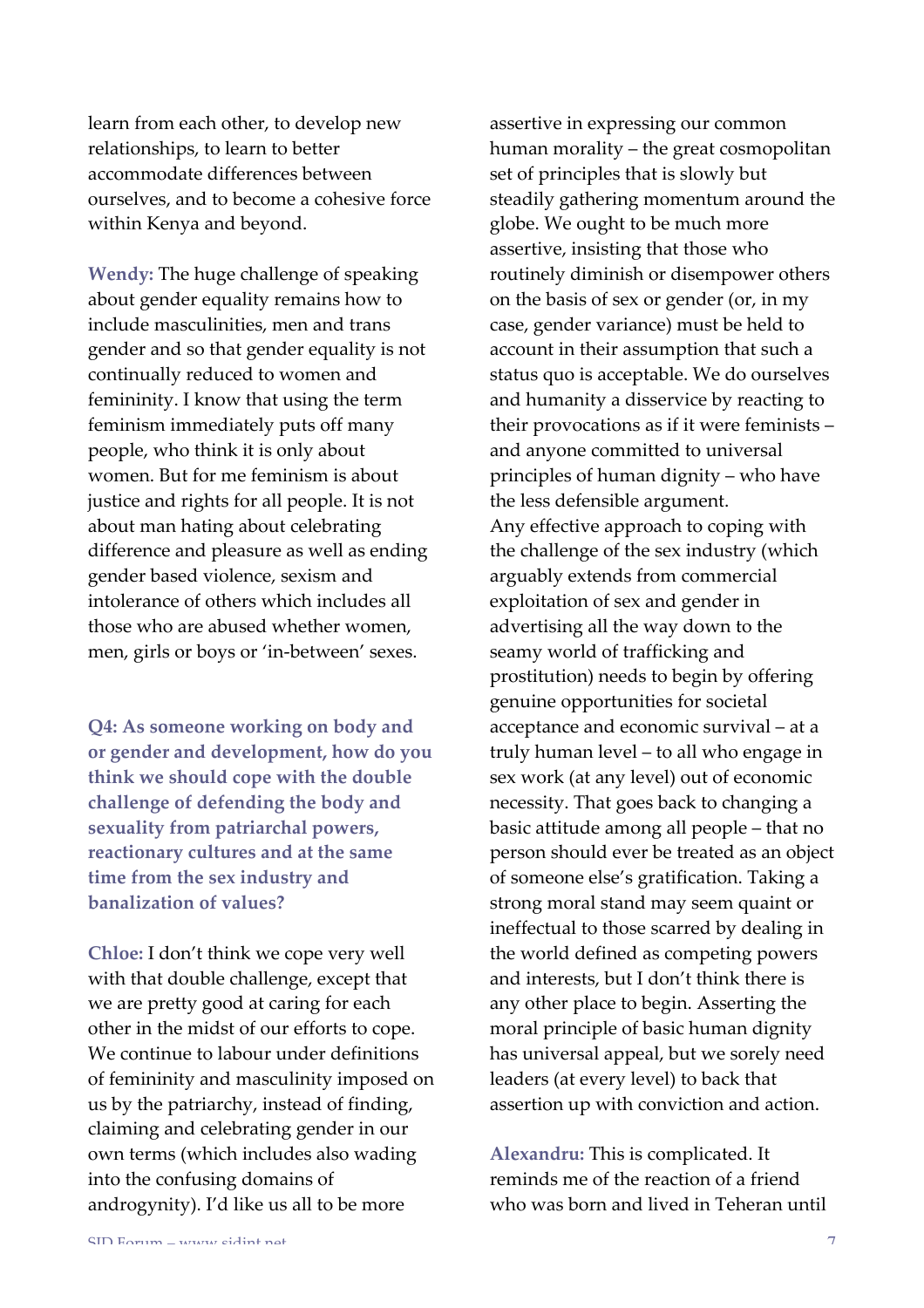she was 20 years old, after which she moved to Paris. Her rightful reaction against the displaying of women's bodies on the cover of the magazines at every other press kiosk was as strong as the one against the patriarchal domination she fled – but at which she paradoxically thought of in nostalgic terms at times. I think there is something about the way in which sexuality is defined in a heteronormative way that keeps us stuck between this two choices. In a heteronormative logic, a man is relegated to a realm of domination and machismo that can take many different forms but necessarily puts women in a position of serving his pleasures. Why a woman's naked body means almost invariably heterosexual men's pleasure? How come a women's pleasure is only accepted to a certain point after which it becomes threatening? Is there a real difference between the argument for why women should cover their hair and why women should undress for men's pleasure?

**Wendy:** There has been some very important work done by feminists (men, women, transgender) around the world that has undone some of the most oppressive silencing of gender based violence such as that around female genital mutilation and domestic violence. What needs much further work is to accept sexual pleasure as something as basic as food, water and shelter and as important as religion and health. The taboo of speaking about what would be erotic justice needs to be lifted as part of our communal well being. This is not to say I endorse all forms of sexual activity but by not speaking openly and honestly about the 'dark' side of sexuality in ways that are not sensationalist or journalistic

we are allowing it to continue in ways that can be very harmful to all of us.

**Q5: Considering today's generation of** teenagers, are there alternative spaces of **dialogue'and'cohesion'for'those'who'are' not'attracted'by'the'lights'of'the'stage'** and the market? Are there alternative role models to the star system?

**Chloe:** Young people, like people of any generation, are attracted to compelling narratives. As young people age, they find comfort in constraining the "acceptable" narratives to those that affirm their crystallizing world view, which in turn may not be a world view that has been subjected to much critical self-reflection. There's an important strategic period of nurturing our young people when they are open to a much wider range of narratives – of life stories that are filled with inspiration and questioning, that offer patterns of meaning based on values that differ from their parents' or their communities. The challenge is to engage with young people, not treat them as a market. Celebrities and ephemeral fashion generate maximum revenue by rapidly changing, by being superficial and "new", and by simulating provocative but often shallow statements of independence. We have far better role models in many films and books, even if made suspect by their mass-market popularity: the *Harry Potter* series; the Lord of the Rings trilogy; *Billy Elliot*; *The Lion*,!*The%Witch%&%the%Wardrobe*; *Akeelah%* and the Bee; to name but a few. We have good stories and powerful narratives of people being authentic to their true selves, but such narratives ought to be the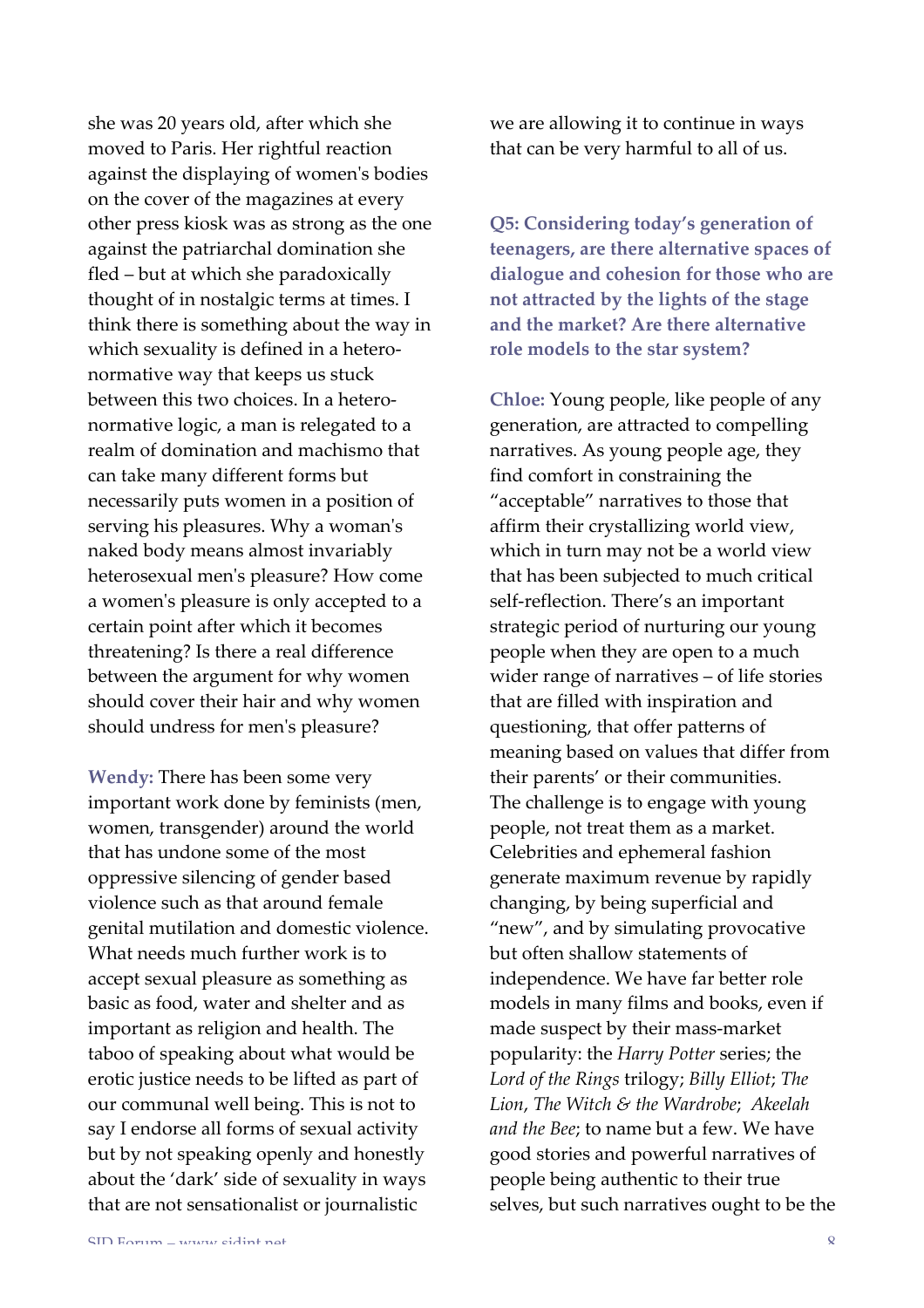basis for an expanded dialogue about values such as gender equality – in language appropriate to younger people. As older persons, we cannot leave the narratives to movie theatre or the DVD; there are important conversations to be had if we can but claim the space for dialogue.

**Alexandru:** The Pop Star system is attractive precisely because it offers the promise of the perfect body (photoshop) enhanced, but still...). This body can be gendered or racialized (less often), the condition of its success is its apparent perfection. But it is the migration of all other role models into the realm of star system that best describes the current state of affairs. Since we are living in an increasingly visual world, credibility is carried by the image of the messenger. The value of the message and its chances to reach the audience is dependent on the perfection of the (bodily) image of the messenger.

In other words, right now, an alternative model in order to be effective in today's world for young people must enter the star logic system. Actors who have become presidents and governors, politicians who have fallen victims to their own image or musicians who can take political active stands precisely because "they have an image", are only a few noteworthy cases that highlight the phenomenon. Credit is effortlessly gained by stars with no apparent bodily flaws, much easier than a possible alternative role model with no body to show. George Clooney's insight on the Bush cabinet and on the negative impact of the US internal and external politics is much more persuasive than any of Noam Chomsky's analyses precisely because the message is

flawlessly embodied. In a society where visual consumerism enjoys the monopoly over political economy, the perfect image – whether it is electronically produced or not – has become a signature of much greater value than an imageless signature or even worse a signature attached to an unappealing image. Thus the young generations are probably ready to enter dialogues and follow role models other than pop-culture stars provided that those role model have a star attitude (if not a body of a star). Also, it seems that messages (other than stardom values) are easier integrated if they are endorsed by stars.

So, I would ask you a question: are we about to enter the hegemony of the perfect body? And how does this ideal body look like (in terms of gender, sexuality, race, age or any other significant marker)?

**Hulda:** Alternatives do exist in our families, and in our communities i.e. the people we interact with most frequently. For some the reality is that these influences (stage, market) are not an option, because they are beyond reach. This is a minority. For those who are easily accessible by pop-culture and the market, the 'pull' and influence of different actors will also vary with individuals' socio-cultural context and corresponding beliefs and/or levels, sense of self. Pop-culture is a major influence in Kenya among both young and old, yes, but we live in a society in which ostensibly conflicting value systems exist side by side and where choices of what to follow are very circumstantial. The younger generation also influences the look of pop culture and the work of marketers. Taking the case of 'sheng,' the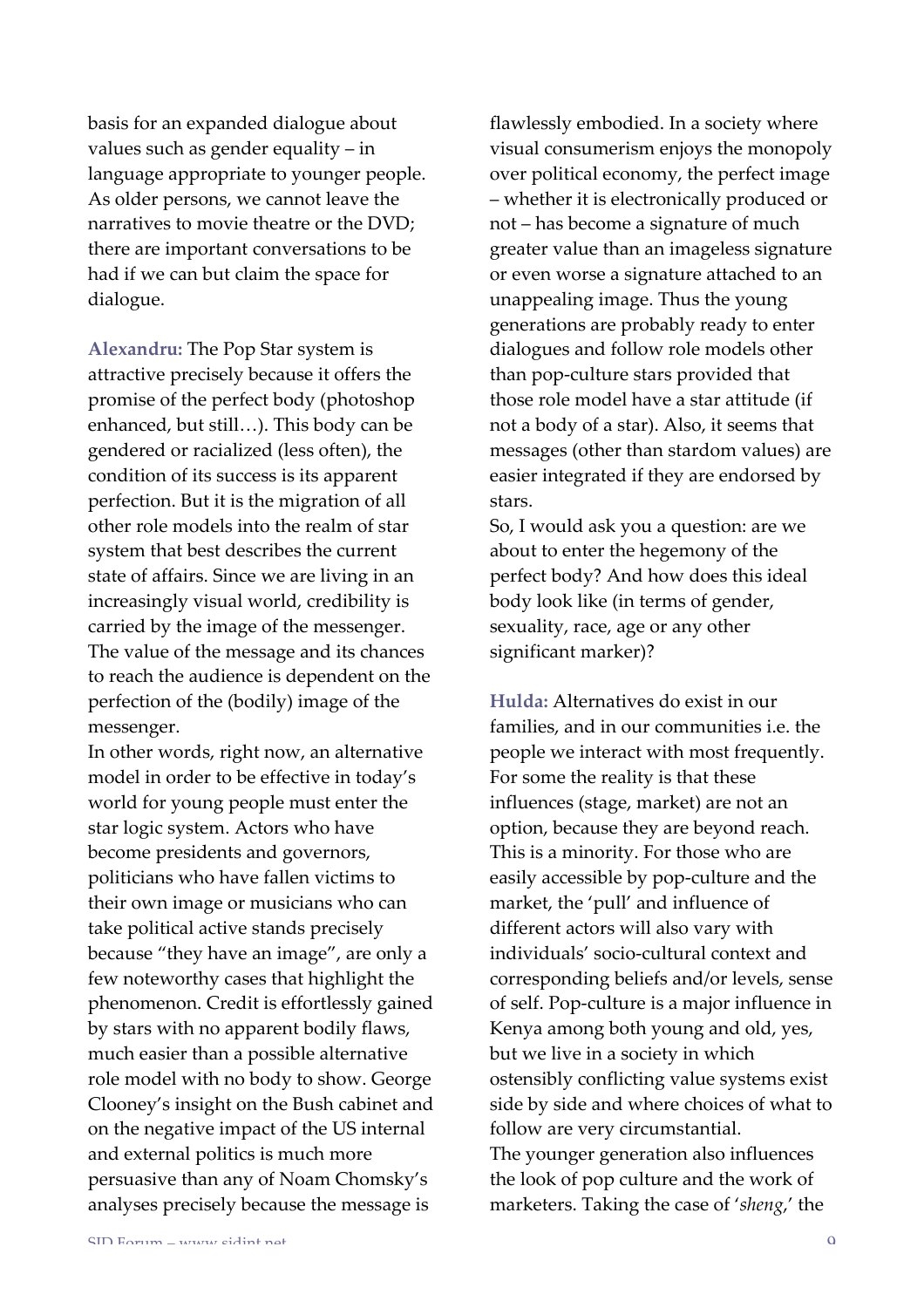preferred language of many of Kenya's youth (which is based on a mix of Kiswahili and English, but also borrows from other local languages) much of the marketing has adopted it to attract the young population; marketers are constantly working to keep up with the language's evolution. Popular music in Kenya has in turn been informed by it. The hairstyles, the jewellery and clothing worn in Kenya reflect a mix of the traditional – and the popular; and this too is evolving and these influences will vary with context.

**Wendy:** I recently read a book on the history of glamour by Carol Dyhouse which showed how popular culture has existed always, even if it does not take the form it takes now, popular culture always answers to desires, dreams and shapes our collective imagination. Some of the pop star compelling narratives can be supplemented by others, as people have

said, mixed in with influences from other times in history and other cultures. What is important is to ensure everyone's access and openness to new ideas and forms of learning and creating. This goes beyond the class room which people attend when young, and needs to continue right up until very old age. Old people too, when healthy, have an amazing facility and wisdom to share and contribute, even if they do not figure in glam roles. Let us not forget the third age in our eagerness to open up possibilities for youth. Especially in Europe we can learn from other cultures in respecting the wisdom of the old, especially older women who now live longer than men, and are often, sadly economically poorer. We need to counter the push to change bodies to stay forever young and talk instead of the beauty of healthy bodies and of lives that desire pleasure as well as care and nurture others.